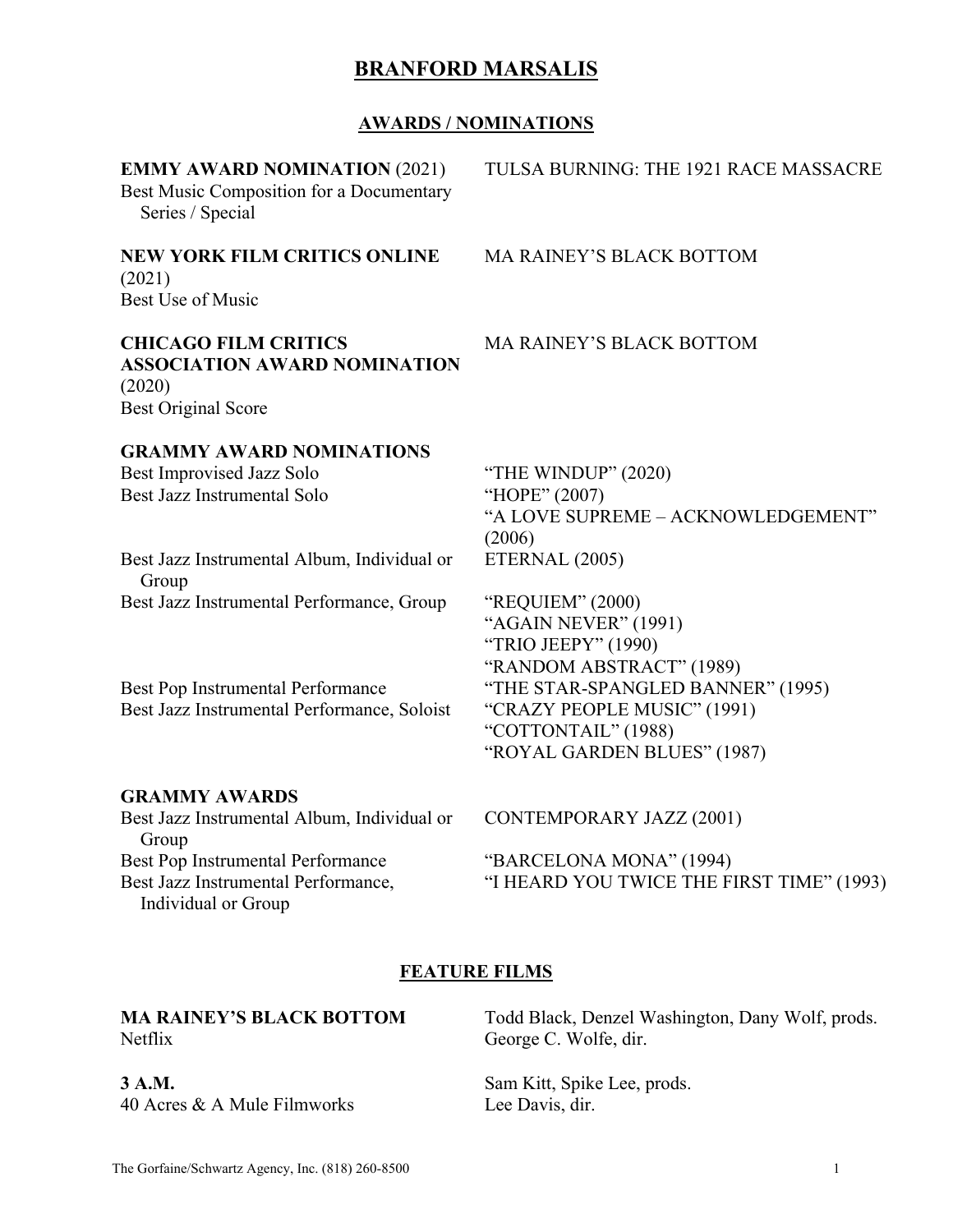**ONCE IN THE LIFE** Shooting Gallery

**GOOSED** Tradewinds Entertainment

**BACK TO THE PROMISED LAND** (documentary) First Run Features

**WITHOUT A PASS**  Chanticleer Films

**THE COLOR OF LOVE** Greycat Films

David Bushell, Laurence Fishburne, Helen Sugland, prods. Laurence Fishburne, dir.

Charbie Dahl, Denis Hann, Mark Lipsky, prods. Aleta Chappelle, dir.

Madeleine Ali, Shloo Rogalin, Renen Schorr, prods. Madeleine Ali, dir.

Michael Taylor, prod. Marco Williams, dir.

Jed Weintrob, prod. Melissa Pearson, dir.

#### **SERIES / OTHER**

**TULSA BURNING: THE 1921 RACE MASSACRE** (documentary) Blackfin / History Channel

**THE IMMORTAL LIFE OF HENRIETTA LACKS** (MOW) Harpo Films / HBO

**MR. AND MRS. LOVING** (MOW) Daniel L. Paulson Productions / Showtime

**TO MY DAUGHTER WITH LOVE** (MOW) Walt Disney Television / NBC

**TALES FROM THE CRYPT**  HBO *\*Single Episode* 

Jordan Rosenblum, Julie Sisson, Marco Williams, prods. Stanley Nelson, Marco Williams, dirs.

Kathryn Dean, prod. George C. Wolfe, dir.

Dan Paulson, Chi-en Telemaque, prods. Richard Friedenberg, dir.

Barry Bernardi, prod. Kevin Hooks, dir.

Steven Dodd, creator

#### **DISCOGRAPHY**

**THE SECRET BETWEEN THE SHADOW AND THE SOUL**

Branford Marsalis Quartet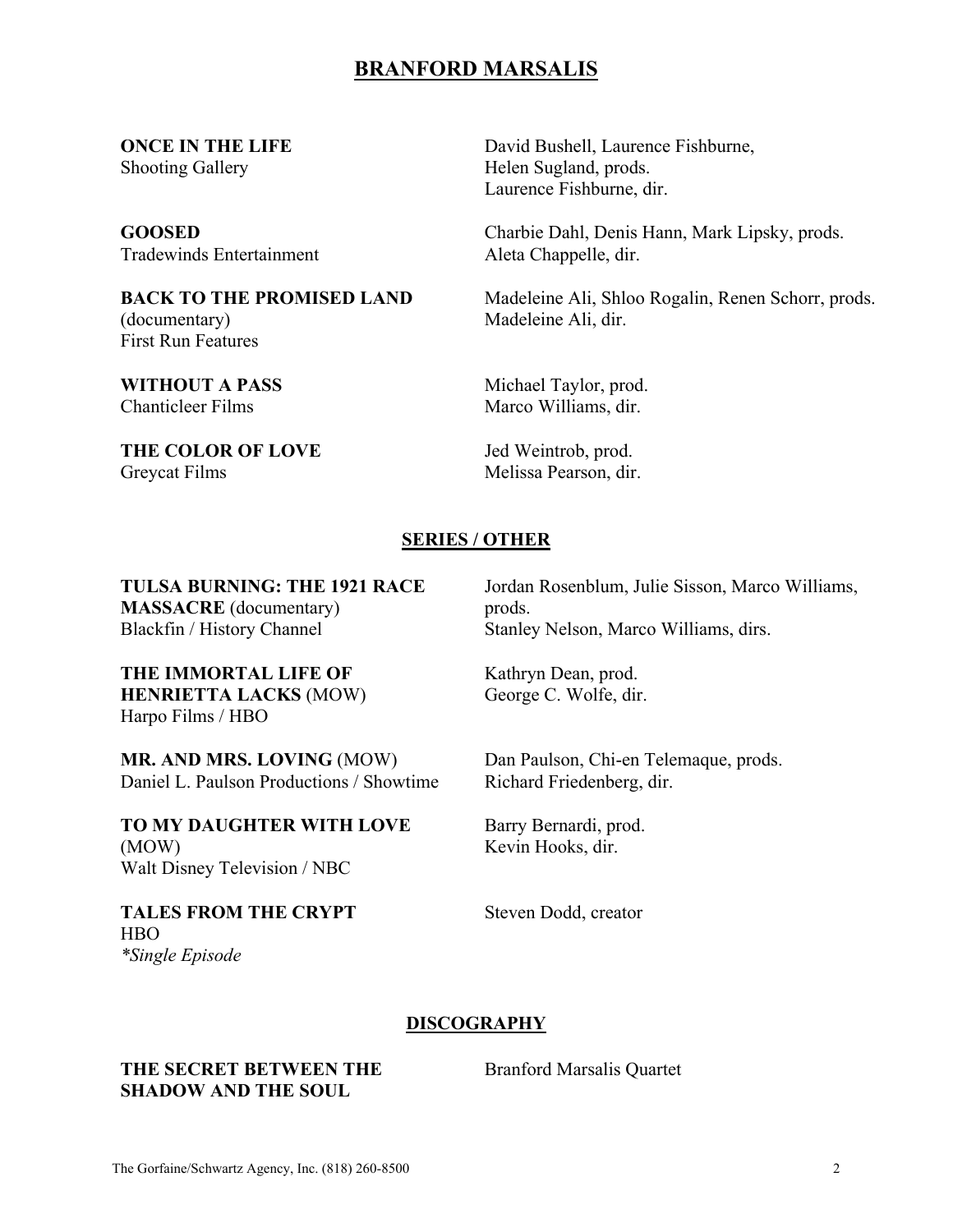| <b>UPWARD SPIRAL</b>                                | Branford Marsalis Quartet / Kurt Elling                |  |
|-----------------------------------------------------|--------------------------------------------------------|--|
| IN MY SOLITUDE: LIVE AT GRACE<br><b>CATHEDRAL</b>   | <b>Branford Marsalis</b>                               |  |
| <b>FOUR MFS PLAYIN' TUNES</b>                       | <b>Branford Marsalis Quartet</b>                       |  |
| <b>SONGS OF MIRTH AND</b><br><b>MELANCHOLY</b>      | Branford Marsalis / Joey Calderazzo                    |  |
| <b>MUSIC REDEEMS</b>                                | The Marsalis Family                                    |  |
| <b>METAMORPHOSEN</b>                                | <b>Branford Marsalis Quartet</b>                       |  |
| <b>AMERICAN SPECTRUM</b>                            | Branford Marsalis Quartet / North Carolina<br>Symphony |  |
| <b>BRAGGTOWN</b>                                    | <b>Branford Marsalis Quartet</b>                       |  |
| <b>HARRY AND BRANFORD: A DUO</b><br><b>OCCASION</b> | Branford Marsalis / Harry Connick, Jr.                 |  |
| A LOVE SUPREME: LIVE IN<br><b>AMSTERDAM</b>         | <b>Branford Marsalis Quartet</b>                       |  |
| <b>ETERNAL</b>                                      | <b>Branford Marsalis Quartet</b>                       |  |
| <b>ROMARE BEARDEN REVEALED</b>                      | <b>Branford Marsalis Quartet</b>                       |  |
| <b>FOOTSTEPS OF OUR FATHERS</b>                     | <b>Branford Marsalis Quartet</b>                       |  |
| <b>CREATION</b>                                     | <b>Branford Marsalis</b>                               |  |
| <b>CONTEMPORARY JAZZ</b>                            | <b>Branford Marsalis</b>                               |  |
| <b>REQUIEM</b>                                      | <b>Branford Marsalis Quartet</b>                       |  |
| <b>THE DARK KEYS</b>                                | <b>Branford Marsalis Trio</b>                          |  |
| <b>LOVED ONES</b>                                   | Branford Marsalis / Ellis Marsalis                     |  |
| <b>BLOOMINGTON</b>                                  | <b>Branford Marsalis Trio</b>                          |  |